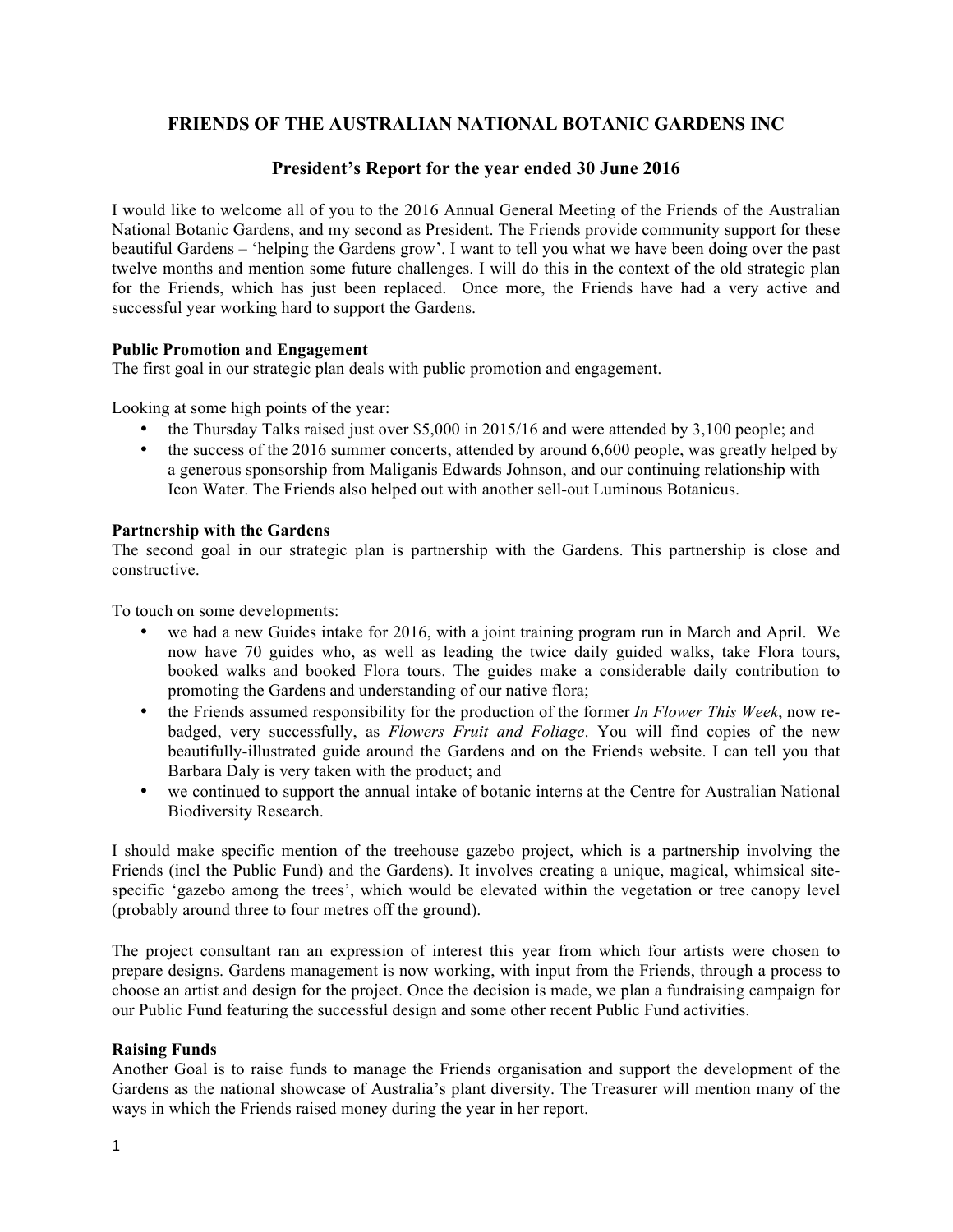It's important of course to put the money we raise to good use supporting the Gardens. This year we have supported such things as:

- another two artworks to the Gardens from this year's botanical art exhibition;
- attendance by two Seed Bank volunteers of the National Science Seed Forum held at Mount Annan last March;
- a donation to the Roger Good Alpine Development Fund;
- the ANBG Library; and
- we have made changes to the schools' photographic competition in the hope of attracting more entrants.

The Public Fund of the Friends supported the Aboriginal Plant Use Trail that was launched in December 2015. And very recently the Public Fund agreed to support two other very interesting Gardens project proposals:

- conservation of high altitude climate change-threatened tropical rainforest flora; and
- digitisation of lichen type specimens held at the CANBR cryptogam herbarium.

During the last year, the Project Committee has been less active than usual in approving new Friends project support for the Gardens. When we made the very large commitment last year to underwrite the treehouse gazebo, it was agreed with the Gardens that the Friends would observe existing commitments but restrict new ones until the financial result was clear. As a result there was limited approval of new projects in 2015-16, including the purchase of new computers for the BRC. There was also some expenditure on projects that had been approved in the previous financial year. And there are one or two other garden projects under development to which the Friends have made a commitment.

A small group of Friends provided advice to the Gardens on the development of the bushland precinct project and will continue to be involved with it.

### **Being lively, stimulating, rewarding and dedicated Friends of the ANBG**

Finally we aim to create a strong identity of being lively, stimulating, rewarding and dedicated Friends of the ANBG.

One of the things that we need to do for the health of the organisation is retain our existing Friends and attract new ones. Our membership figures this year are very similar to this stage last year, with 1,567 memberships comprising 2,143 individuals.

Our Membership Team has been central to our successful engagement with our members, and I would like to thank them for their hard work. This includes the contribution still made by Les Fielke who provides technical support to Membership from his new home on the central NSW coast and also various exciting holiday locations. Without Membership, and also the web team, we would not know who our members are, nor could we communicate with them.

We do of course offer a range of services that enable our members to engage with the Gardens. There are many ways old and new:

- we work hard to keep you in touch with what is going on, through Fronds, the broadcast emails and the website;
- we are fortunate to have various membership discounts. I should mention that the Hellenic Club will not be continuing to run Floresco from early next year and I would like to thank the cafe staff warmly for their support over the years;